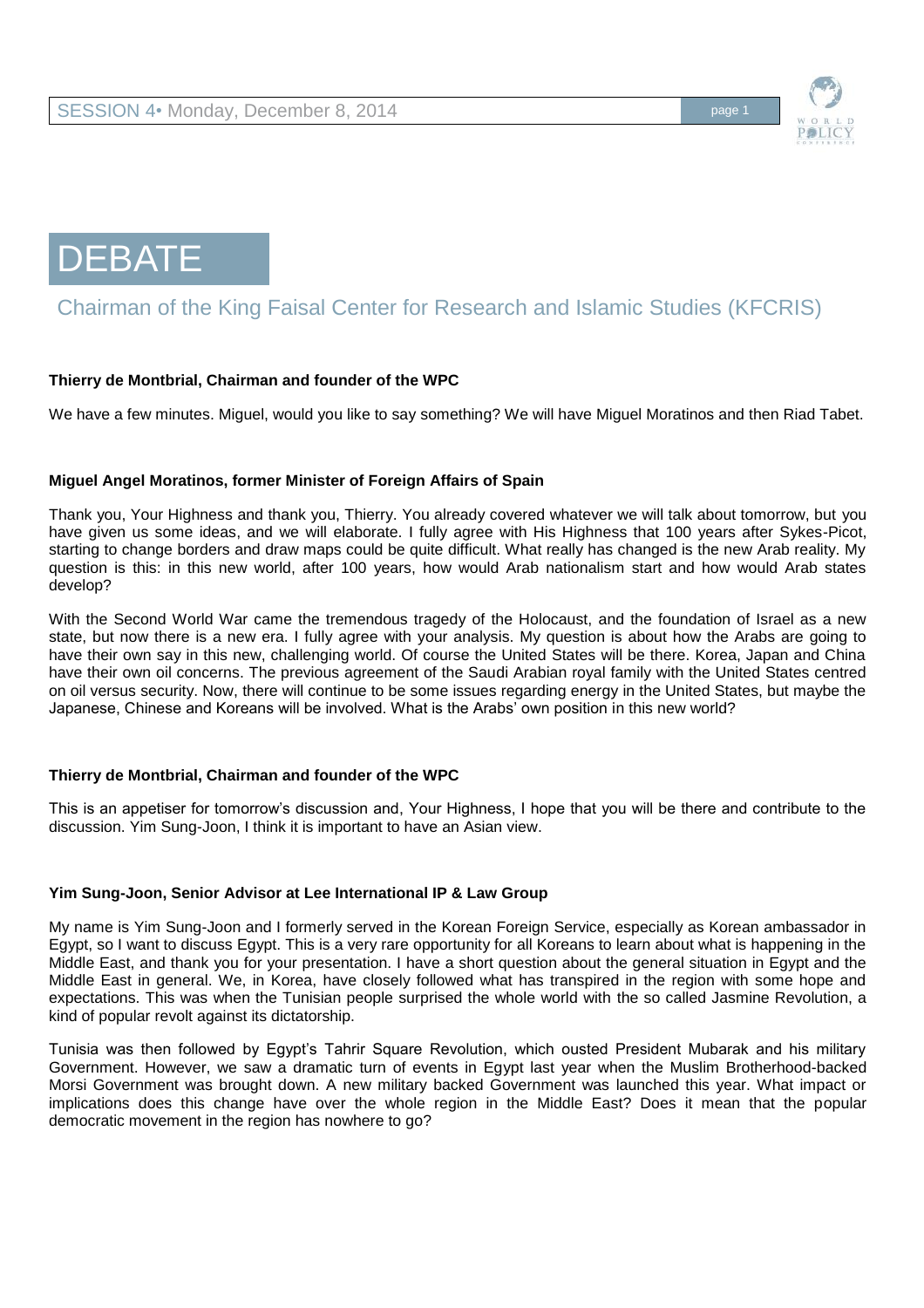

## **Thierry de Montbrial, Chairman and founder of the WPC**

Riad Tabet, from Lebanon

## **Riad Tabet, President of Berit International Holding SA**

Thank you, Mr. President. Your Highness, I am going to ask you a provocative question TdM did not ask. But I am going to continue in French if you agree. Tout le monde trouve qu'il y a un nombre important de jihadistes qui viennent des régions d'Europe, des États-Unis, d'Afrique du Nord, et d'ailleurs. La question qui se pose est pourquoi ? Il y a un problème réel sur le terrain, il y a des constructions dans ces pays - où il y a des musulmans bien sûr - de mosquées et d'écoles coraniques. Le financement de ces écoles coraniques - où il y aussi des enseignants qui viennent des régions du Moyen-Orient - provient des pays d'Arabie, du Golfe, et d'ailleurs. L'enseignement de l'islam dans ces écoles est un enseignement que je peux qualifier d'unilatéral. Il se fait dans des régions où les étudiants ne connaissent pas l'arabe. Ils ne sont pas capables de voir ce qu'il y a dans le Coran dans son ensemble, donc ils reçoivent des enseignements un petit peu orientés et dirigés. Il y a un genre de lavage de cerveau qui se fait, qui produit des jihadistes qui viennent au jihad en Syrie et ailleurs. Une autre question liée à celle-ci. La plupart passe par la Turquie, et vous avez dit que vous avez de bonnes relations avec la Turquie. Pouvez-vous aussi nous dire quel est le but de la Turquie de favoriser ces infiltrations à part le fait de vouloir le départ de Bachar Al-Assad ? Il y a d'autres objectifs stratégiques de la Turquie dans la région. Si vous pouvez nous le dire. Je vous remercie.

## **H.R.H. Prince Turki Al-Faisal, Chairman of the King Faisal Center for Research and Islamic Studies (KFCRIS)**

You probably know the situation even better than I, but your question is important, and for us in the Middle East to deal with these important issues, there has to be an Arab opinion. Unfortunately, the Arab League has not provided that needed mechanism for many years. However, when you take the Arab League's actions during the turmoil that has taken place in Libya, Syria and Yemen, there has been a contribution from the Arab League to those problems, and a positive one.

I mentioned the Arab League's interim Government proposal in Syria, for example, that Russia and China unfortunately vetoed. The situation in Yemen is one of turmoil, with the Houthis, a very destabilising group that unfortunately also has the support of Iran, but the Arab League and the UN are still playing a role in terms of trying to bring stability. However, on the whole, I would say that the Arab world does need a new mechanism that can contribute more forcefully to the affairs of the region. The GCC countries themselves did not hesitate in instigating Arab League action when it came to Libya, Syria and Yemen, and we foresee a coalition between the GCC and other important Arab countries like Egypt, when it stabilises and has more ability to be active in the area, like Jordan and Morocco, both very important countries in that context, and perhaps other countries can join this coalition. Perhaps that will have an impact on the wider situation.

The Chinese ambassador said this morning that the situation is not that difficult or complicated on some issues; it is simple. Starting with the Palestinian issue, for me, would be the simplest way to begin solving the problems in the area because everybody knows what the solution is. It is a two state solution, based on the 1967 borders. What is lacking there is simply the political will, and if the world community is willing to put the pressure on both sides to achieve that political will, this is what we can start with and go from there to solve other issues. I always tell my Israeli acquaintances and Jewish friends that once this problem is resolved, with Jewish and Israeli money and Arab brains, we can go a long way in terms of fixing the rest of the world. That is one proposition.

The other issue you asked about is Egypt. Egypt is definitely a missing piece of the puzzle that can be very helpful in solving these problems. Just look at the last problem we had in Gaza; even with Egypt's constrained ability to do things, there would not have been a ceasefire between the Israelis and Hamas if it had not been for Egypt, so its ability to do things is borne out by that very important accomplishment they managed to bring about. The Kingdom, as I said,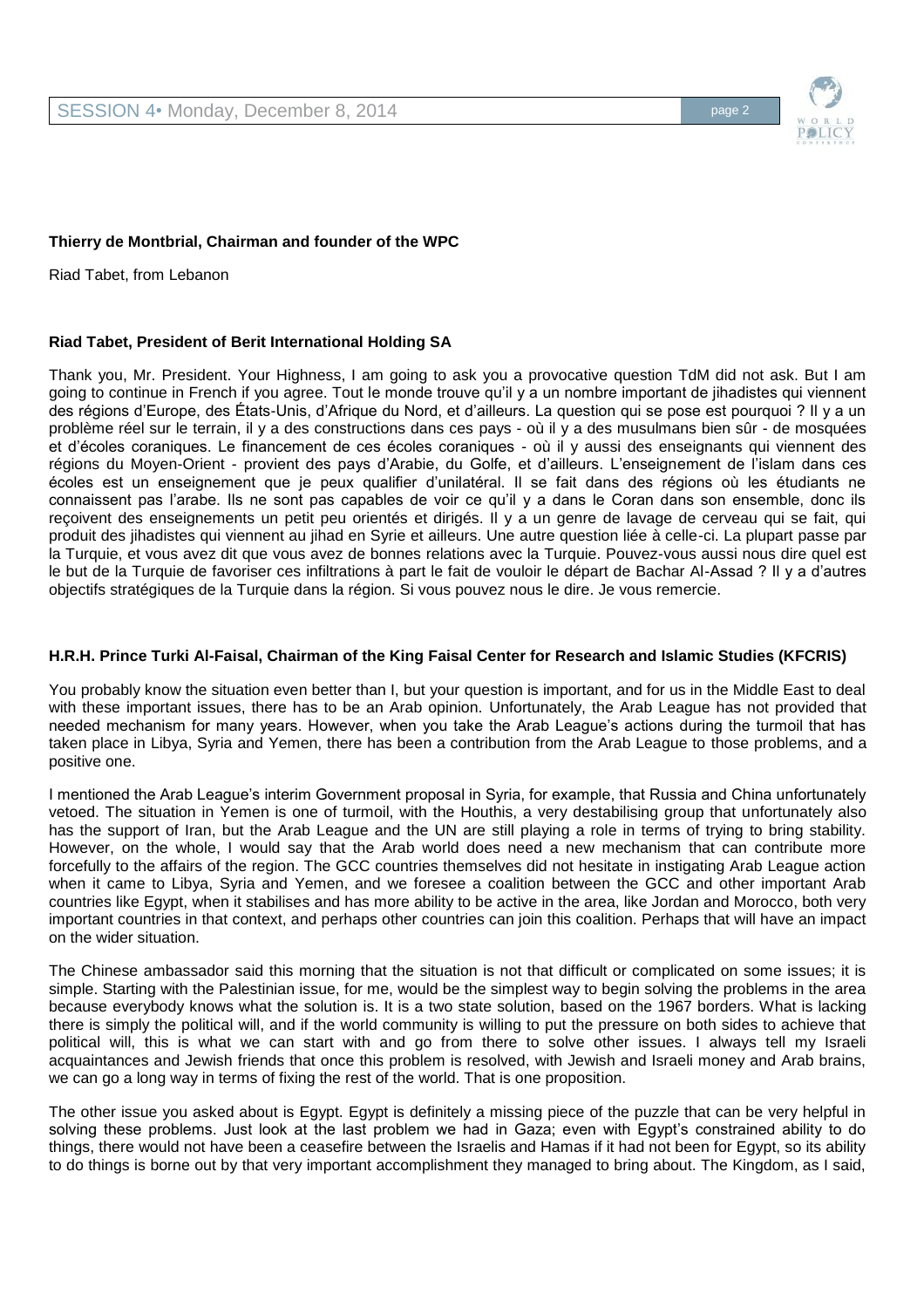

will continue to help Egypt, but that is not enough; it is up to the Egyptian people themselves to pull up the bootstraps, as they say, and take care of the necessary issues.

President Sisi was very brave in proposing these very important subsidy cuts on energy in Egypt. This is something that has been going on for the last half-century, since the 1952 Revolution, yet no leader, whether Nasser with all of his popularity, nor Sadat, nor Mubarak, were able to take that step, and yet he did, and the Egyptian people accepted it. That is very important, and it shows a sense of responsibility, not just on the part of the President, but more importantly, on the part of the Egyptian people, who were willing to undertake that added hardship on their lives.

However, when such popular uprisings take place anywhere, in any country - even Tunisia, which is not yet a firm base from which the Tunisian people can reach stability, and it is still a work in progress - these uprisings will take their time to settle down and for new developments to take place. Egypt is going through that difficult period. I do not have a particular solution for Egypt, but it is the Egyptians who will find that solution, and for the last 6,000 years Egypt has been known as a country, as an identity, as a border, as a geographical and geostrategic location, and its contributions to humanity are countless, so I am not pessimistic about Egypt. I think they will come out and do the right thing, but first they have to establish stability, and unless and until they do that, no country can go forward from there.

Regarding our friend from Lebanon, last time in Monte Carlo he asked another provocative question, so maybe he is more of an agent provocateur than you. Yes, jihadism is an issue, it is an issue for all of us, and it is not just the Arabian Peninsula that produces jihadists. We have seen that epidemic spreading worldwide, from Europe, America, China, Russia, and even from Japan. I do not know if any Koreans are involved; I hope not, but it is a universal issue. Regarding these schools you mentioned, particularly from Africa, I have heard the accusation that Saudi Arabia, particularly, has given money and sent teachers, and so on, and I have always asked people who make that accusation whether they have a name, a bank account number, a telephone number, a postal address, or any indication so that the authorities in Saudi Arabia can follow whoever has done that, and we have proven that we do that, particularly after 11 September 2001 in America.

We worked with the Americans, we worked with the Europeans, we worked with the UN, so if there are these accusations, they have to be backed up by facts that can be dealt with soberly, neutrally and effectively. However, simply to say that Saudi Arabia or other Gulf states support these schools, without identifying which schools, which persons, and so on, is not enough. The Kingdom is willing to undertake whatever is necessary because, looking at the victims of these people who act in the name of jihad, Saudi Arabia is a victim, and to think that Saudi money goes to these jihadists in order to come back and make Saudi Arabia a victim is beyond my comprehension.

Added to that is the fact that we have taken action against these jihadists. The Kingdom just arrested something like 120 people inside Saudi Arabia, nearly a third of them from other countries in the area, from Syria, Iraq, East Africa and so on. Therefore, just tell us who these people are, where they are, and the Kingdom will do what is necessary, but to simply throw accusations, whether at the Kingdom or at other GCC countries, is not enough. I will be happy to sit down with you, and if you have any addresses, please give them to me.

# **Thierry de Montbrial, Chairman and founder of the WPC**

Riad, should you have those addresses and telephone numbers, please share them bilaterally with Prince Turki Al-Faisal.

#### **H.R.H. Prince Turki Al-Faisal, Chairman of the King Faisal Center for Research and Islamic Studies (KFCRIS)**

Then the question arises as to how he knows these addresses.